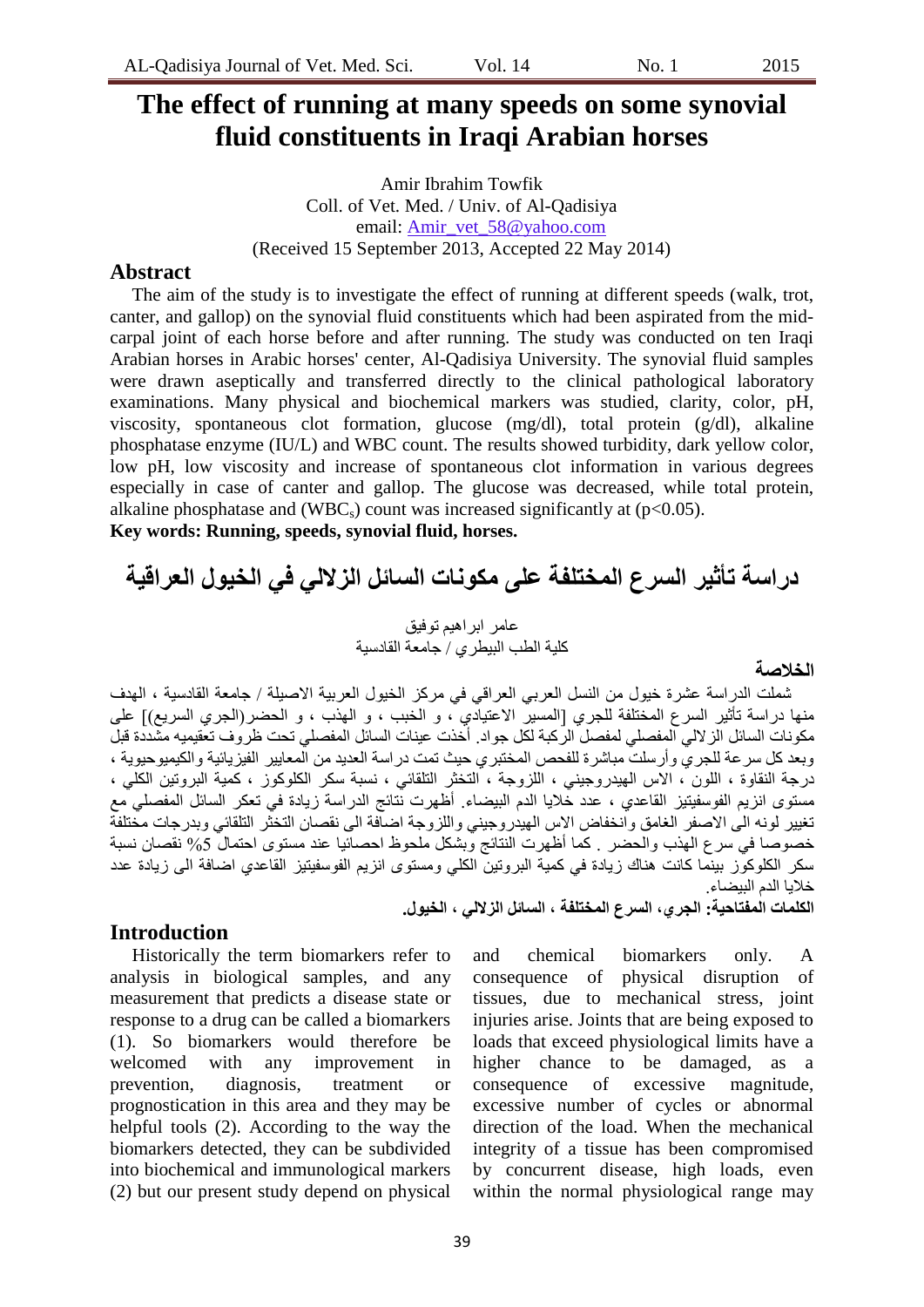cause injury (3). All parts of articulating joints participate in load transmission, and failure of the bone articular cartilage, muscles, ligament/ tendons or nerves of a joint may lead to exercise-induced damage (4). The ability to detect these changes at an early stage would potentially enhance the ability to form exercise programs on individual basis (5). Training may affect the serum concentration of bone markers (6). Normal synovial fluid is pale yellow, clear and free of flocculent debris and does not clot (6).This property is attributed to a lack of fibrinogen as well as other clotting factors (including prothrombin, factor V, factor VII and tissue thromboplastin) (7). (BAP) activity in synovial fluid of active equine osteo-arthritis joints, is increased compared with normal joints (9), while (10) observed that total protein concentration, WBC count and levels of the inflammatory markers, prostaglandin E2 (PGE2) were significantly elevated at level P< 0.01. Bone – specific alkaline phosphatase (BAP) is an isoform of alkaline phosphatase that plays an important role in bone formation (2). Total white blood  $\text{cell}_s$  (WBC<sub>s</sub>) counts may be performed on synovial fluid using hemocytometers, it is essential to use physiologic saline diluents and not the usual white cell diluents containing acetic acid, for the latter precipitates the hyaluronate-protein complex (11). The (WBC) count of normal equine synovial fluid has been reported by different workers as  $167\pm21$  and 87 cells/mm<sup>3</sup> respectively (12, 13). Synovial fluid is believed to have two main functions, to aid in the nutrition of articular cartilage by acting as a transport medium for nutritional substance such as glucose and to aid in the mechanical function of joints by lubrication, glucose for articular cartilage chondrocyte energy is transported from the peri-articular vasculature to the cartilage by the synovial fluid, the glucose concentration of synovial fluid is usually approximately equal to that of blood (14).

# **Materials and methods**

The protocol of this study was done on ten cross Arabian horses of the Arabian horses center, Al-Qadisiya University, their ages was (2.5-3.5) years, two stallions and eight

mares. All the horses were examined clinically for one week to be sure that there were no any health problem. All horses run on soil sport track for a distance about (500) meter, each type of horses speed was studied on two days interval (walking 3-5km/h.- trot 16-19km/h.-canter30-31km/h.-gallope50-

60km/h.). The speed of running was calculated by dividing the distance on the time which measured by sport time calculator. Synovial fluid samples (2-3)ml were collected from the mid-carpal joint before and after each type of speeds by using a (18-gauge) sterile needles and syringes. All sites for arthrocentesis were prepared aseptically. Following aspiration of the samples, they were transferred to EDTA vacuitainer tubes and sent in ice box to laboratory analysis. Physical markers were recorded, clarity, color, viscosity by dropping the synovial fluid from the end of the syringe and noticed the stringing out as much as 5cm before separating, pH measured by pH meter and mucin clot formation by adding 0.5ml of synovial fluid sample to 2ml of 2% acetic acid and mixing it rapidly with glass rod. Total white blood cells (WBC) cells/ $mm<sup>3</sup>$ was measured by hemocytometer counts method, while glucose (mg/dl), total protein (g/dl) and alkaline phosphatase (IU/L) was measured by spectrophotometer (Chrom Tech, V-1100 spectrophotometer MED &Lab Instrument, USA). The data were analyzed using ANOVA test at  $(p<0.05)$ .

## **Results**

The clarity of the synovial fluid was found ranged between slight turbid to turbid in four horses at canter speed while it was turbid at gallop speed in six horses. The color was seen pale yellow to yellow at walking, trot and canter respectively while it was dark yellow in two horses at gallop speed. The viscosity of the synovial fluid was found ranged between viscid to low viscid at walking, trot and canter respectively while it was very low viscid in all horses at gallop speed. Mucin clot formation was ranged between normal, fair and poor at walking, trot and canter respectively while it was very poor in all horses at gallop speed (Table 1).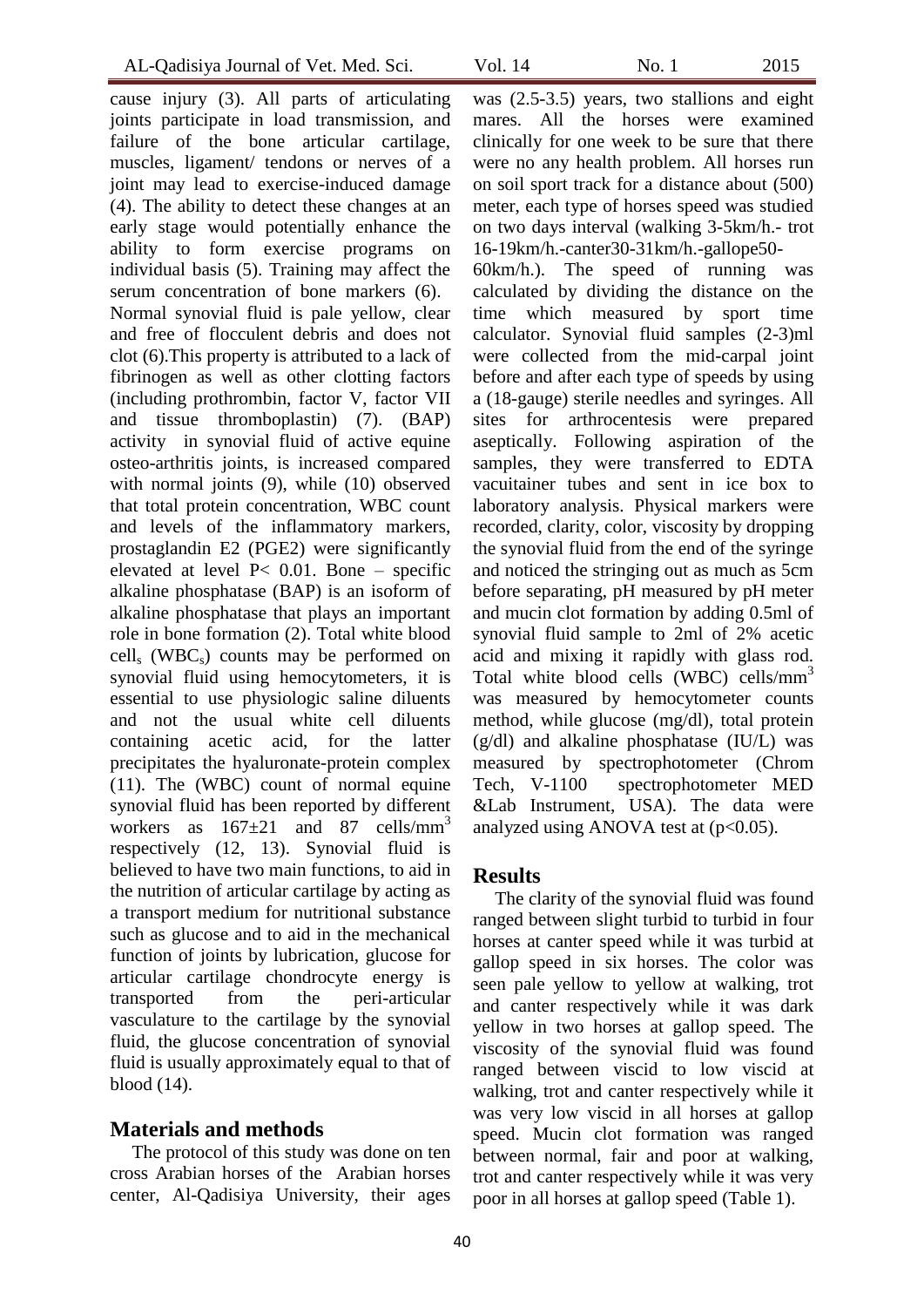|  |  |  |  | Table $(1)$ : The physical biomarkers of the synovial fluid in adult horses, $(n=10)$ . |  |
|--|--|--|--|-----------------------------------------------------------------------------------------|--|
|  |  |  |  |                                                                                         |  |

| No. of<br>horse | Sex    | Type of running | Time of<br>sampling    | Clarity                  | Color                      | Viscosity                 | Mucin clot<br>formation |
|-----------------|--------|-----------------|------------------------|--------------------------|----------------------------|---------------------------|-------------------------|
| $\mathbf{1}$    |        | Walking         | Before<br>After        | Clear<br>Clear           | Pale yellow<br>Pale yellow | Viscid<br>Viscid          | Normal<br>Normal        |
|                 |        | Trot            | Before                 | Clear                    | Pale yellow                | Viscid                    | Normal                  |
|                 | Female | Canter          | After<br>Before        | Clear<br>Clear           | Pale yellow<br>Pale yellow | Viscid<br>Viscid          | Fair<br>Normal          |
|                 |        |                 | After<br>Before        | Slightly turbid<br>Clear | Yellow<br>Pale yellow      | Low viscid<br>Viscid      | Poor<br>Normal          |
|                 |        | Gallop          | After                  | Turbid                   | Dark yellow                | Very low viscid           | Very poor               |
|                 |        | Walking         | Before<br>After        | Clear<br>Clear           | Pale yellow<br>Pale yellow | Viscid<br>Viscid          | Normal<br>Normal        |
| $\overline{2}$  |        | Trot            | Before                 | Clear                    | Pale yellow                | Viscid                    | Normal                  |
|                 | Female | Canter          | After<br>Before        | Clear<br>Clear           | Pale yellow<br>Pale yellow | Viscid<br>Viscid          | Fair<br>Normal          |
|                 |        |                 | After<br>Before        | Slightly turbid<br>Clear | Yellow<br>Pale yellow      | Low viscid<br>Viscid      | Poor<br>Normal          |
|                 |        | Gallop          | After                  | Turbid                   | Yellow                     | Very low viscid           | Very poor               |
|                 |        | Walking         | Before<br>After        | Clear<br>Clear           | Pale yellow<br>Pale yellow | Viscid<br>Viscid          | Normal<br>Normal        |
|                 |        | Trot            | Before<br>After        | Clear<br>Clear           | Pale yellow<br>Pale yellow | Viscid<br>Viscid          | Normal<br>Fair          |
| 3               | Male   | Canter          | Before                 | Clear                    | Pale yellow                | Viscid                    | Normal                  |
|                 |        |                 | After<br>Before        | Slightly turbid<br>Clear | Yellow<br>Pale yellow      | Low viscid<br>Viscid      | Poor<br>Normal          |
|                 |        | Gallop          | After                  | Turbid<br>Clear          | Yellow                     | Very low viscid<br>Viscid | Very poor<br>Normal     |
|                 |        | Walking         | Before<br>After        | Clear                    | Pale yellow<br>Pale yellow | Viscid                    | Normal                  |
|                 |        | Trot            | <b>Before</b><br>After | Clear<br>Clear           | Pale yellow<br>Pale yellow | Viscid<br>Viscid          | Normal<br>Fair          |
| 4               | Female | Canter          | Before                 | Clear                    | Pale yellow                | Viscid                    | Normal                  |
|                 |        | Gallop          | After<br>Before        | Clear<br>Clear           | Yellow<br>Pale yellow      | Low viscid<br>Viscid      | Poor<br>Normal          |
|                 |        |                 | After<br>Before        | Turbid<br>Clear          | Yellow<br>Pale yellow      | Very low viscid<br>Viscid | Very poor<br>Normal     |
|                 |        | Walking         | After                  | Clear                    | Pale yellow                | Viscid                    | Normal                  |
|                 |        | Trot            | Before<br>After        | Clear<br>Clear           | Pale yellow<br>Pale yellow | Viscid<br>Viscid          | Normal<br>Fair          |
| 5               | Female | Canter          | Before<br>After        | Clear<br>Clear           | Pale yellow<br>Yellow      | Viscid<br>Low viscid      | Normal<br>Poor          |
|                 |        | Gallop          | Before                 | Clear                    | Pale yellow                | Viscid                    | Normal                  |
|                 |        |                 | After<br>Before        | Turbid<br>Clear          | Yellow<br>Pale yellow      | Very low viscid<br>Viscid | Very poor<br>Normal     |
|                 |        | Walking         | After                  | Clear                    | Pale yellow                | Viscid                    | Normal                  |
| 6               | Male   | Trot            | Before<br>After        | Clear<br>Clear           | Pale yellow<br>Pale yellow | Viscid<br>Viscid          | Normal<br>Fair          |
|                 |        | Canter          | <b>Before</b><br>After | Clear<br>Clear           | Pale yellow<br>Yellow      | Viscid<br>Low viscid      | Normal<br>Poor          |
|                 |        | Gallop          | Before                 | Clear                    | Pale yellow                | Viscid                    | Normal                  |
|                 |        | Walking         | After<br>Before        | Turbid<br>Clear          | Yellow<br>Pale yellow      | Very low viscid<br>Viscid | Very poor<br>Normal     |
|                 | Female |                 | After<br>Before        | Clear<br>Clear           | Pale yellow<br>Pale yellow | Viscid<br>Viscid          | Normal<br>Normal        |
| $7\overline{ }$ |        | Trot            | After                  | Clear                    | Pale yellow                | Viscid                    | Fair                    |
|                 |        | Canter          | Before<br>After        | Clear<br>Slightly turbid | Pale yellow<br>Yellow      | Viscid<br>Low viscid      | Normal<br>Poor          |
|                 |        | Gallop          | Before<br>After        | Clear<br>Turbid          | Pale yellow<br>Dark yellow | Viscid<br>Very low viscid | Normal<br>Very poor     |
|                 |        | Walking         | Before                 | Clear                    | Pale yellow                | Viscid                    | Normal                  |
|                 | Female |                 | After<br>Before        | Clear<br>Clear           | Pale yellow<br>Pale yellow | Viscid<br>Viscid          | Normal<br>Normal        |
| 8               |        | Trot            | After<br>Before        | Clear<br>Clear           | Pale yellow<br>Pale yellow | Viscid<br>Viscid          | Fair<br>Normal          |
|                 |        | Canter          | After                  | Clear                    | Yellow                     | Very low viscid           | Very poor               |
|                 |        | Gallop          | Before<br>After        | Clear<br>Turbid          | Pale yellow<br>Yellow      | Viscid<br>Very low viscid | Normal<br>Very poor     |
| 9               | Female | Walking         | Before<br>After        | Clear<br>Clear           | Pale yellow<br>Pale yellow | Viscid<br>Viscid          | Normal<br>Normal        |
|                 |        | Trot            | Before                 | Clear                    | Pale yellow                | Viscid                    | Normal                  |
|                 |        |                 | After<br>Before        | Clear<br>Clear           | Pale yellow<br>Pale yellow | Viscid<br>Viscid          | Fair<br>Normal          |
|                 |        | Canter          | After                  | Clear                    | Yellow                     | Low viscid                | Poor                    |
|                 |        | Gallop          | Before<br>After        | Clear<br>Turbid          | Pale yellow<br>Dark yellow | Viscid<br>Very low viscid | Normal<br>Very poor     |
|                 |        | Walking         | Before<br>After        | Clear<br>Clear           | Pale yellow<br>Pale yellow | Viscid<br>Viscid          | Normal<br>Normal        |
|                 |        | Trot            | Before                 | Clear                    | Pale yellow                | Viscid                    | Normal                  |
| 10              | Female |                 | After<br>Before        | Clear<br>Clear           | Pale yellow<br>Pale yellow | Viscid<br>Viscid          | Fair<br>Normal          |
|                 |        | Canter          | After<br>Before        | Clear<br>Clear           | Yellow<br>Pale yellow      | Low viscid<br>Viscid      | Poor<br>Normal          |
|                 |        | Gallop          | After                  | Turbid                   | Dark yellow                | Very low viscid           | Very poor               |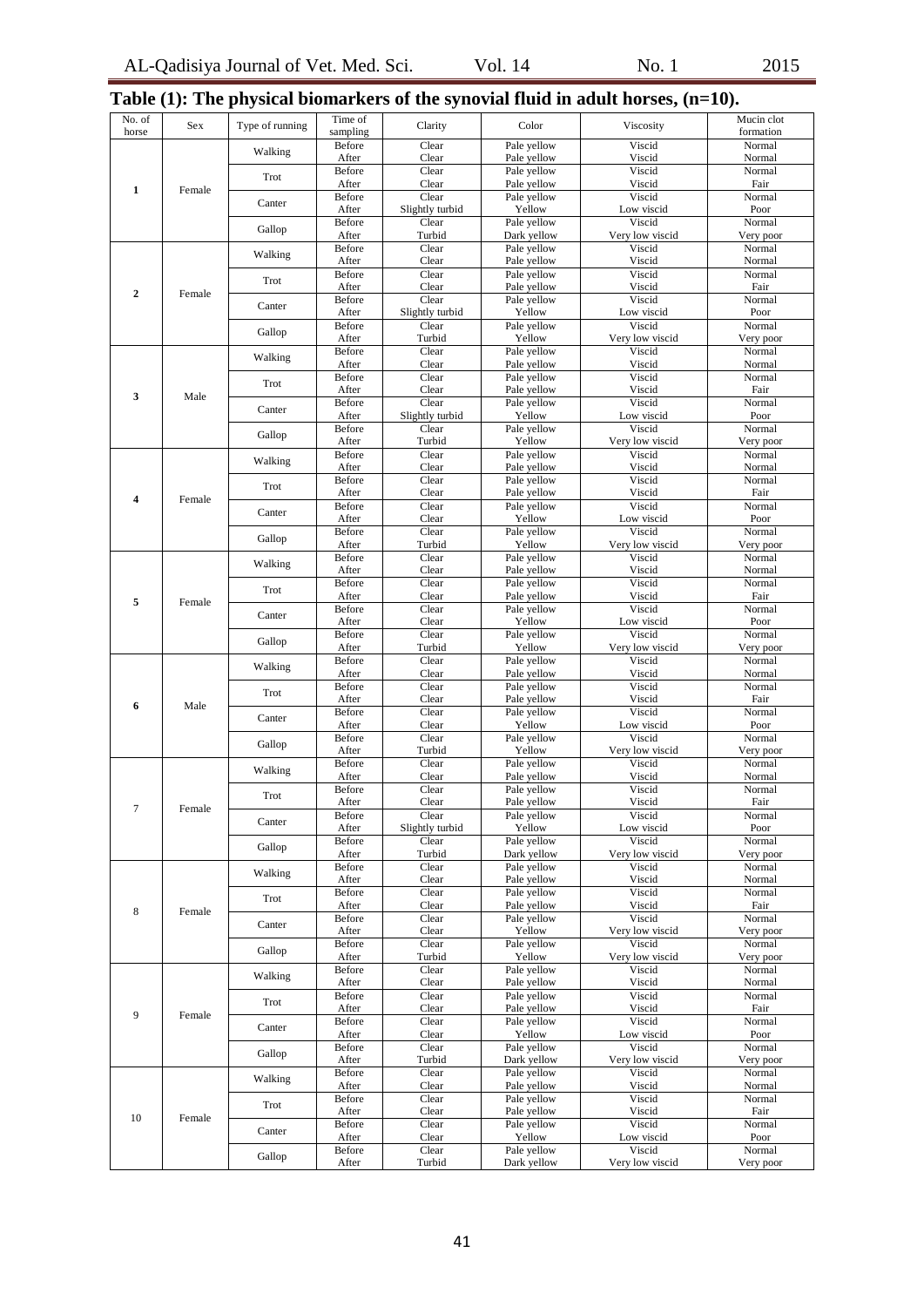| Type of<br>running |               | pH               | $WBC_s$           | Glucose<br>Concentrate mg/dl | Total<br>Protein g/dl | Alkaline<br>Phosphatase IU/L |  |
|--------------------|---------------|------------------|-------------------|------------------------------|-----------------------|------------------------------|--|
| Walking            | <b>Before</b> | $7.02 \pm 0.04a$ | $5.19 \pm 0.28a$  | 54.27±0.93a                  | $1.72 \pm 0.01a$      | $20.82 \pm 0.34a$            |  |
|                    | After         | $6.98 \pm 0.05a$ | $5.19 \pm 0.26a$  | $52.86 \pm 1.09$             | $1.74 \pm 0.01a$      | $21.24 \pm 0.33a$            |  |
| Trot               | <b>Before</b> | $6.99 \pm 0.03a$ | $5.3 \pm 0.26a$   | $52.81 \pm 0.9a$             | $1.74 \pm 0.01a$      | $21.17 \pm 0.36a$            |  |
|                    | After         | $6.86 \pm 0.08a$ | $7.02 \pm 0.14$ b | $47.96 \pm 0.79$             | $1.86 \pm 0.04$       | $24.9 \pm 0.94$              |  |
| Canter             | <b>Before</b> | $6.98 \pm 0.04a$ | $6.71 \pm 0.17a$  | $51.3 \pm 0.73a$             | $1.76 \pm 0.02a$      | $22.05 \pm 0.50$             |  |
|                    | After         | $6.43 \pm 0.11b$ | $7.5 \pm 0.16b$   | $41.41 \pm 0.49$             | $2.31 \pm 0.1$        | $32.56 \pm 0.95b$            |  |
| Gallop             | <b>Before</b> | $6.91 \pm 0.03a$ | $7.29 \pm 0.16a$  | $50.21 \pm 0.64a$            | $1.81 \pm 0.02a$      | $23.89 \pm 0.51a$            |  |
|                    | After         | $5.25 \pm 0.09$  | $10.57 \pm 0.25b$ | 32.08±0.98b                  | $3.12 \pm 0.13$       | $39.17 \pm 0.49$             |  |

**Table (2): The effect of different types of speeds on the values of the synovial fluid constituents in adult horses: values represent means ± standard error, (n=10).**

**Different letters refer the significant differences among groups at (p≤0.05).**

The means of the pH of the synovial fluid was seen decreased in, walking  $(6.98\pm0.05)$ , trot (6.86 $\pm$ 0.08), canter (6.43 $\pm$ 0.1) and gallop (5.25±0.09) speeds. The synovial fluid glucose concentration also show decrease in, walking (52.86±1.09), trot (47.96±0.79), canter  $(41.41\pm0.49)$  and gallop  $(32.08\pm0.98)$ . The WBC count, total protein, and alkaline phosphatase display an direct increase in their values in different speeds employed in this experiment, which rises with the increase of speed. The WBC count become

#### **Discussion**

The study is designed to explain the effect of many speeds of running on some of the constituents of synovial fluid in Iraqi Arabian horses. Therefore it is involved nine synovial biomarkers (physical and chemical); there had been some attention to the changes of them with different types of running speeds. The high turbidity and dark yellow color of the samples in the high speed (gallop) seen in this study may be due to the high flocculent debris (cellular constituents and fibrin precipitates (12, 14), these changes of opacity and flocculent materials also may be seen in acute synovitis. The results also showed gradual decrease in viscosity of the synovial fluid (very low at gallop) due to the digestion of hyaluronate by hyluronidase enzyme which decreases the viscous nature of the fluid by increasing the proteolytic digestion of synovial fluid (15). The mucin

### **References**

1-Barker M (2005) In biomarkers we trust? Nature Biotechnology. 23: 297-304.

 $(5.19\pm0.26)$ ,  $(7.02\pm0.14)$ ,  $(7.5\pm0.16)$  and  $(10.57\pm0.45)$  in walking, trot, canter, and gallop speeds respectively. Constant direct increases of total protein  $(1.74\pm0.01)$ ,  $(1.86\pm0.04)$ ,  $(2.31\pm0.1)$  and  $(3.12\pm0.13)$  in walking, trot, canter, and gallop speeds were observed respectively. Also the alkaline phosphatase was  $(21.24 \pm 0.33)$  at walking,  $(24.9\pm0.94)$  at trot  $(32.56\pm0.95)$  at canter, and  $(39.17\pm0.49)$  at gallop were observed (Table 2).

clot formation ranged from normal, fair, poor and very poor according to the increase of the speeds which may lead to decrease in the clot factors (factor V and factor VII) (8). Tables 2 shows the decrease of values means of pH and glucose level while WBC counts, total protein and alkaline phosphatase increased, all these changes are significant statistically at  $(p<0.05)$ . The decrease of pH may be due to its relationship with the increasing of total protein and alkaline phosphatase, the later play very important role. Biomarkers are good tools for the prediction and detection of many changes in the joints without any bigger procedure on the horse but more researches are needed to get higher accuracy of these markers (5). I hope these results will be helpful in training programs designs for our horses.

2-McIlwraith CW (2005) Use of synovial fluid and serum biomarkers in equine bone and joint disease: a review. Equine Veterinary Journal. 37: 473-482.